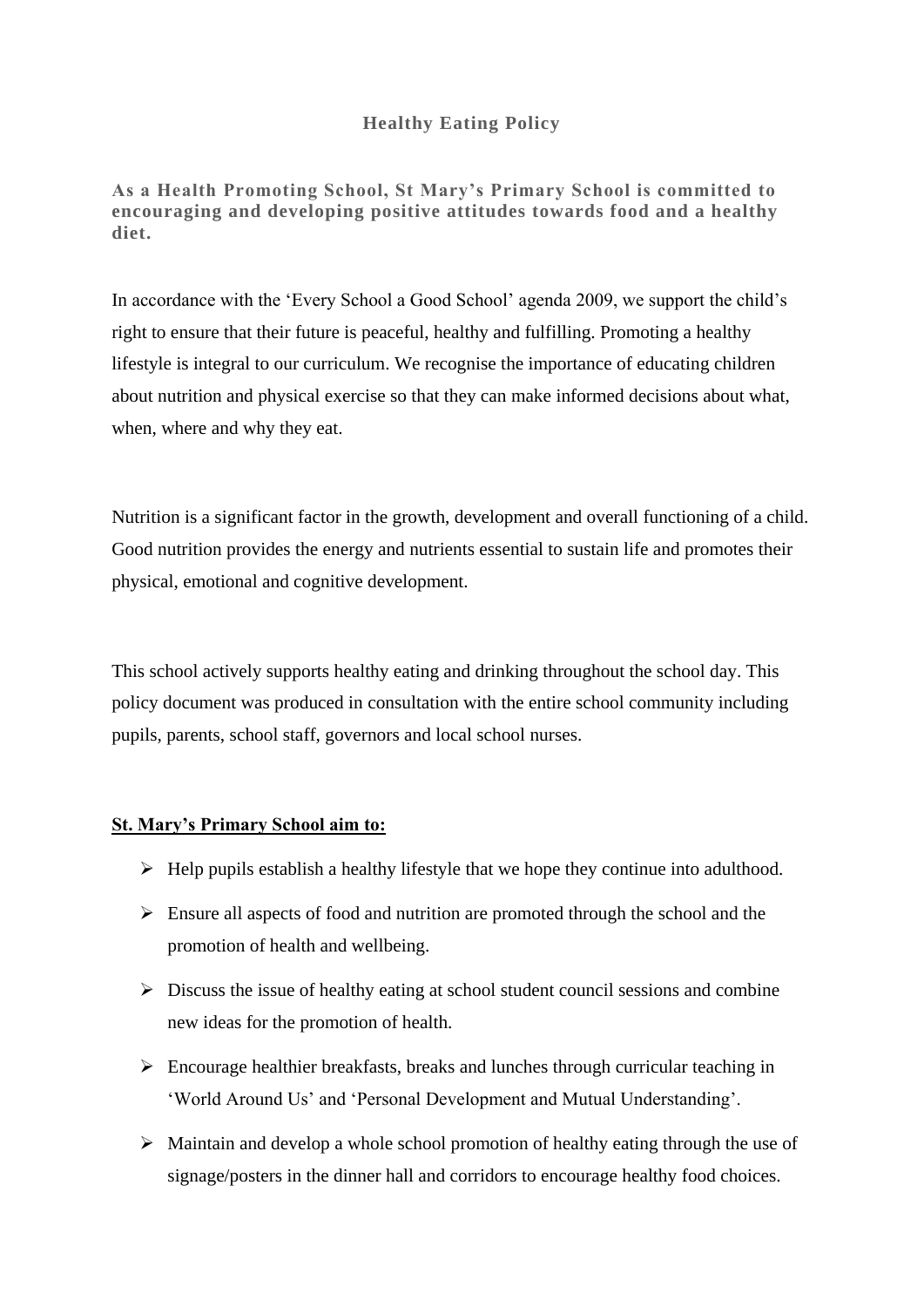- $\triangleright$  Publicise 'Healthy Eating' in the school newsletter, raise awareness to parents through the use of leaflets being sent home,
- $\triangleright$  Participate in fruit and vegetable taster sessions. Encourage pupils to try unfamiliar new dishes, fruit and vegetables.
- $\triangleright$  Promote healthy eating by registering for participation in initiatives such as Healthy Eating Week, Smile Week for Oral Health and World Cancer Awareness.
- $\triangleright$  Encourage students to eat healthier through the use of healthy eating stickers (foundation stage)
- $\triangleright$  Provide healthy snacks including fruit or bread based snacks for minimal cost

#### **School Objectives:**

- $\triangleright$  Review teacher curricular planning to ensure information relating to health and nutrition is covered in all Key Stages
- $\triangleright$  To support the development of a healthy lifestyle by encouraging participation in Physical Education.
- $\triangleright$  Liaise with school catering staff about healthy meal options/snacks
- $\triangleright$  Establish a food week in school to promote healthy eating and CRED
- $\triangleright$  To ensure that all children are aware of basic food hygiene

### **Children will be encouraged to:**

- $\triangleright$  Ask their parents to provide suitable snacks
- $\triangleright$  Purchase healthy snacks from the dinner hall
- $\triangleright$  Drink milk or water at break time
- $\triangleright$  Bring a water bottle to school
- > Try to adhere to 'Wednesday Healthy Lunchbox Day'